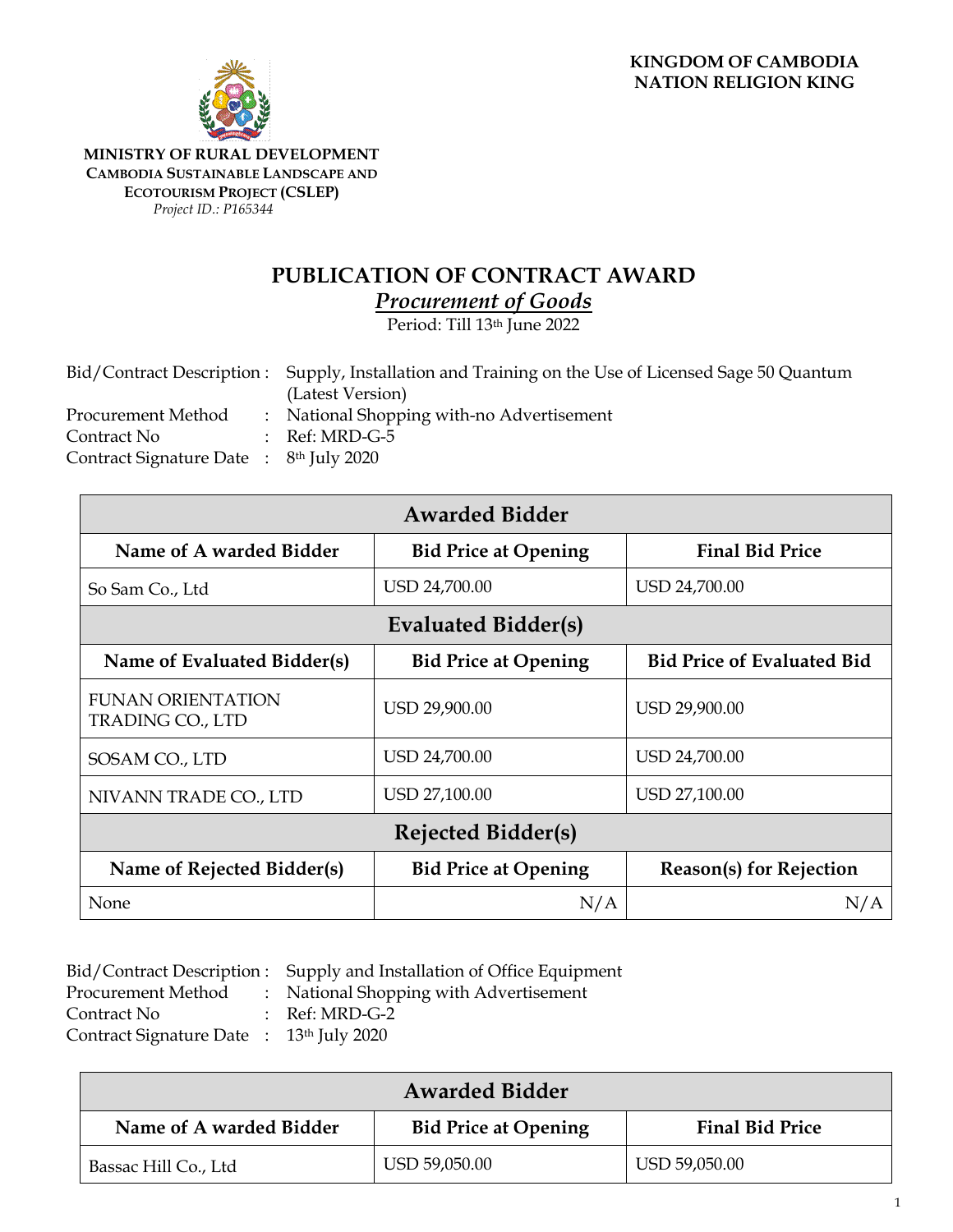| <b>Evaluated Bidder(s)</b>  |                             |                                   |  |
|-----------------------------|-----------------------------|-----------------------------------|--|
| Name of Evaluated Bidder(s) | <b>Bid Price at Opening</b> | <b>Bid Price of Evaluated Bid</b> |  |
| Bassac Hill Co., Ltd        | USD 59,050.00               | USD 59,050.00                     |  |
| EKTHIDA TRADING CO., LTD    | USD 61,515.00               | USD 61,515.00                     |  |
|                             | <b>Rejected Bidder(s)</b>   |                                   |  |
| Name of Rejected Bidder(s)  | <b>Bid Price at Opening</b> | <b>Reason(s) for Rejection</b>    |  |
| None                        | N/A                         | N/A                               |  |

Bid/Contract Description : Supply and Delivery of 2 Units Station Wagon Procurement Method : UNOPS Procurement Method Contract No : Ref: UNOPS Case No. 204757 Contract Signature Date : 25th September 2020

| <b>Awarded Bidder</b>                                |                             |                                   |  |
|------------------------------------------------------|-----------------------------|-----------------------------------|--|
| Name of A warded Bidder                              | <b>Bid Price at Opening</b> | <b>Final Bid Price</b>            |  |
| United Nation Office For Project<br>Services (UNOPS) | JPY 7,962,188.04            | JPY 7,962,188.04                  |  |
| Evaluated Bidder(s)                                  |                             |                                   |  |
| Name of Evaluated Bidder(s)                          | <b>Bid Price at Opening</b> | <b>Bid Price of Evaluated Bid</b> |  |
| United Nation Office For Project<br>Services (UNOPS) | JPY 7,962,188.04            | JPY 7,962,188.04                  |  |
| <b>Rejected Bidder(s)</b>                            |                             |                                   |  |
| Name of Rejected Bidder(s)                           | <b>Bid Price at Opening</b> | <b>Reason(s) for Rejection</b>    |  |
| None                                                 | N/A                         | N/A                               |  |

| Bid/Contract Description: Supply and Delivery of Video Conference Equipment |
|-----------------------------------------------------------------------------|
| : National Shopping with Advertisement                                      |
| $\therefore$ Ref: MRD-G-7                                                   |
| Contract Signature Date : 25 <sup>th</sup> November 2020                    |
|                                                                             |

| <b>Awarded Bidder</b>       |                             |                                   |  |  |
|-----------------------------|-----------------------------|-----------------------------------|--|--|
| Name of A warded Bidder     | <b>Bid Price at Opening</b> | <b>Final Bid Price</b>            |  |  |
| Bassac Hill Co., Ltd        | USD 88,000.00               | USD 88,000.00                     |  |  |
| <b>Evaluated Bidder(s)</b>  |                             |                                   |  |  |
| Name of Evaluated Bidder(s) | <b>Bid Price at Opening</b> | <b>Bid Price of Evaluated Bid</b> |  |  |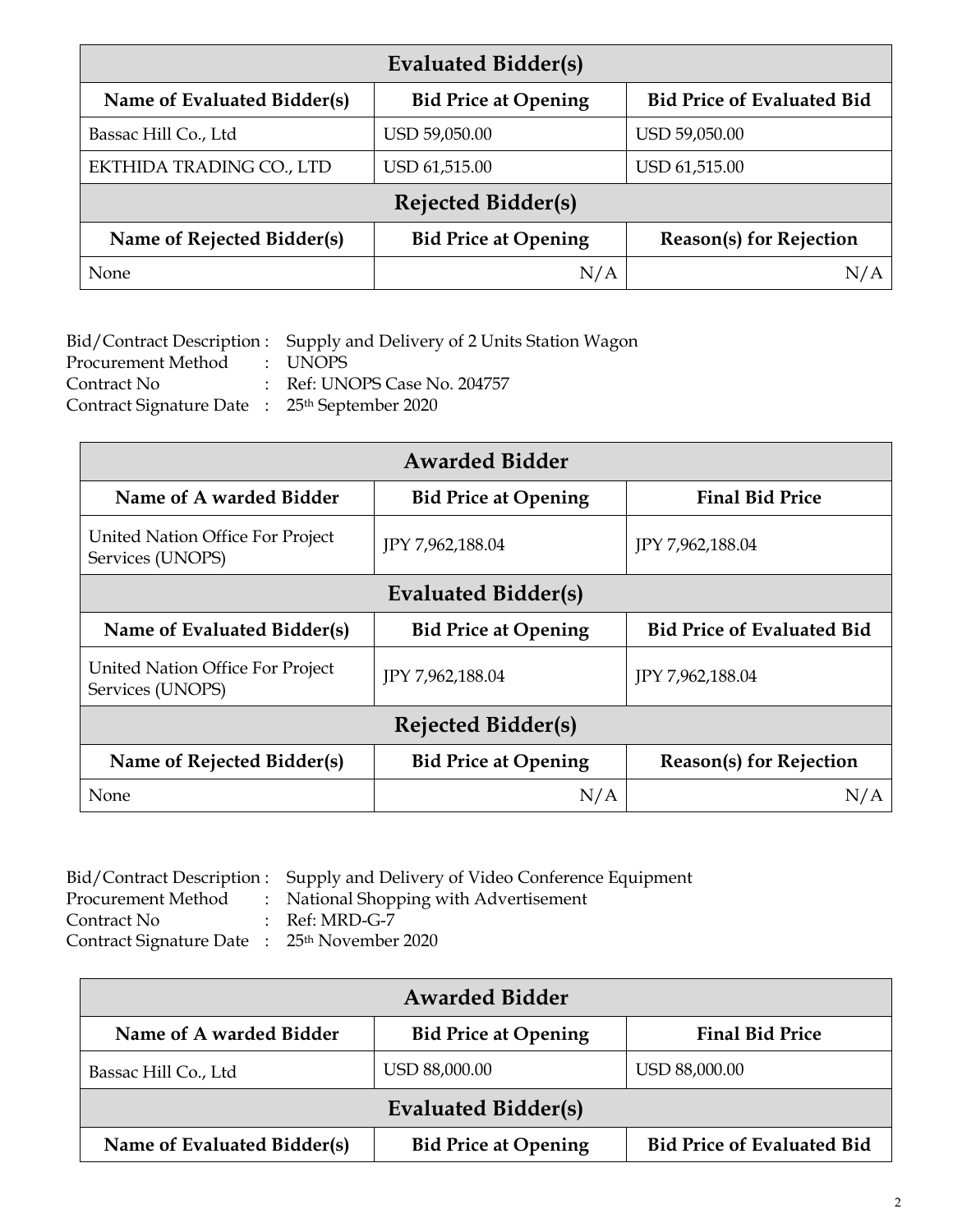| JF Quality Co., Ltd        | USD 89,100.00               | USD 89,100.00                           |  |
|----------------------------|-----------------------------|-----------------------------------------|--|
| Ekthida Trading Co., Ltd   | USD 88,500.00               | USD 88,500.00                           |  |
| Bassac Hill Co., Ltd       | USD 88,000.00               | USD 88,000.00                           |  |
| Rejected Bidder(s)         |                             |                                         |  |
| Name of Rejected Bidder(s) | <b>Bid Price at Opening</b> | <b>Reason(s)</b> for Rejection          |  |
| JF Quality Co., Ltd        | USD 89,100.00               | <b>Invalid Bid Securing Declaration</b> |  |
| Ekthida Trading Co., Ltd   | <b>USD 88,500.00</b>        | Non-Compliant Specification             |  |

|                                          | Bid/Contract Description : Supply and Installation of Road Quality Control and Verifying Equipment |
|------------------------------------------|----------------------------------------------------------------------------------------------------|
| <b>Procurement Method</b>                | : National Shopping with Advertisement                                                             |
| Contract No                              | $\therefore$ Ref: MRD-G-4                                                                          |
| Contract Signature Date : 09th June 2021 |                                                                                                    |

| <b>Awarded Bidder</b>              |                             |                                             |  |  |
|------------------------------------|-----------------------------|---------------------------------------------|--|--|
| Name of A warded Bidder            | <b>Bid Price at Opening</b> | <b>Final Bid Price</b>                      |  |  |
| Onecom Co., Ltd                    | USD 49,000.00               | USD 49,000.00                               |  |  |
|                                    | Evaluated Bidder(s)         |                                             |  |  |
| Name of Evaluated Bidder(s)        | <b>Bid Price at Opening</b> | <b>Bid Price of Evaluated Bid</b>           |  |  |
| Onecom Co., Ltd                    | USD 49,000.00               | USD 49,000.00                               |  |  |
| ICE Electronics Co., Ltd           | USD 53,780.00               | USD 53,780.00                               |  |  |
| <b>Thearun Computer Technology</b> | USD 54,180.00               | USD 54,180.00                               |  |  |
| <b>Rejected Bidder(s)</b>          |                             |                                             |  |  |
| Name of Rejected Bidder(s)         | <b>Bid Price at Opening</b> | <b>Reason(s) for Rejection</b>              |  |  |
| <b>Thearun Computer Technology</b> | USD 54,180.00               | Not Eligible under Business<br>Registration |  |  |
| ICE Electronics Co., Ltd           | USD 53,780.00               | Non-compliant Specification                 |  |  |

|                                                        | Bid/Contract Description : Supply and Delivery of 2 Units Pick-Up Trucks |
|--------------------------------------------------------|--------------------------------------------------------------------------|
| Procurement Method                                     | : National Shopping With Advertisement                                   |
| Contract No                                            | : MRD-G-8                                                                |
| Contract Signature Date : 11 <sup>th</sup> August 2021 |                                                                          |

| <b>Awarded Bidder</b>   |                             |                        |
|-------------------------|-----------------------------|------------------------|
| Name of A warded Bidder | <b>Bid Price at Opening</b> | <b>Final Bid Price</b> |
| RMA (Cambodia) Co., Ltd | USD 83,000.00               | USD 83,000.00          |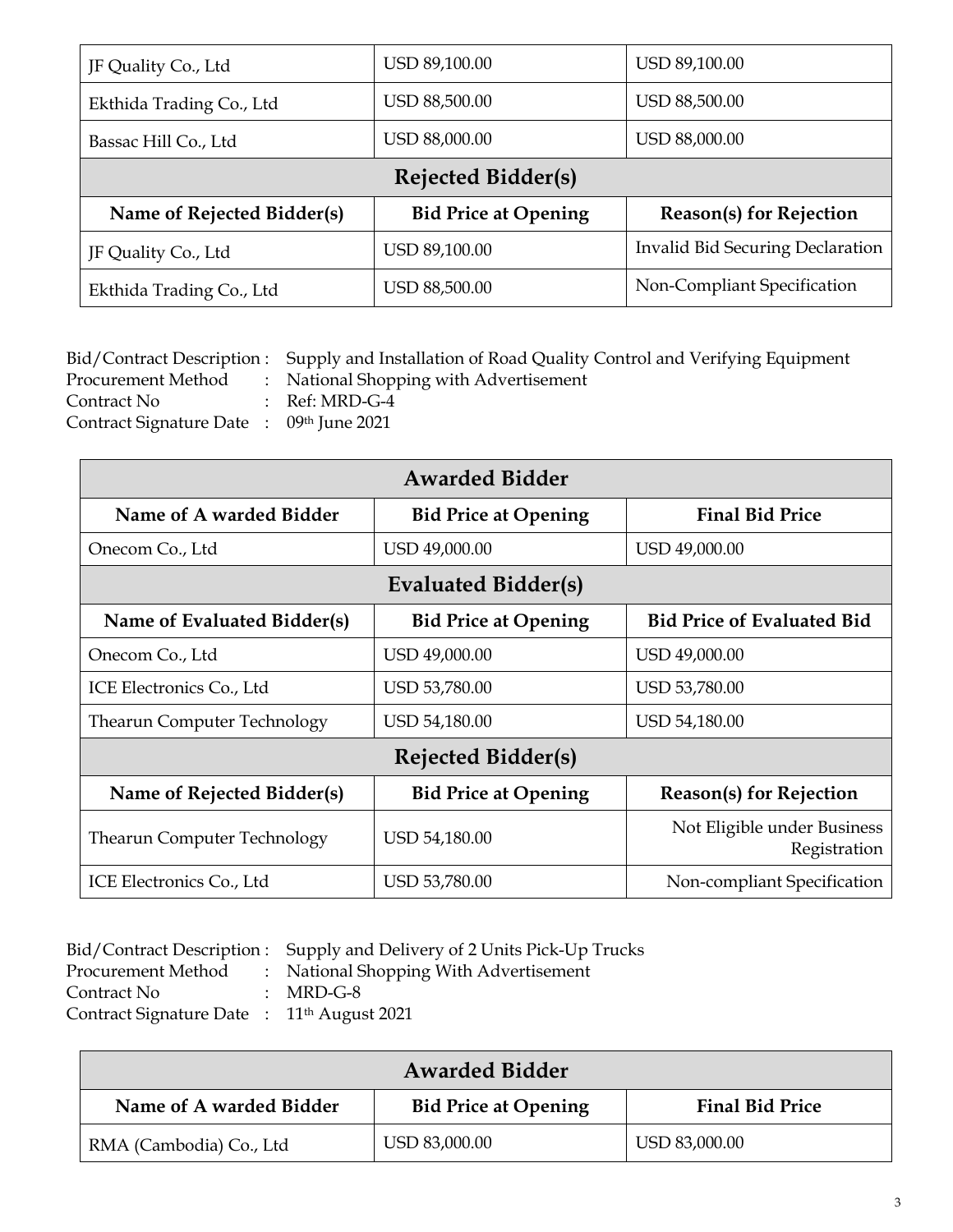| Evaluated Bidder(s)         |                             |                                   |
|-----------------------------|-----------------------------|-----------------------------------|
| Name of Evaluated Bidder(s) | <b>Bid Price at Opening</b> | <b>Bid Price of Evaluated Bid</b> |
| Toyota (Cambodia) Co., Ltd  | USD 83,800.00               | USD 83,800.00                     |
| RMA (Cambodia) Co., Ltd     | USD 83,000.00               | USD 83,000.00                     |
| <b>Rejected Bidder(s)</b>   |                             |                                   |
| Name of Rejected Bidder(s)  | <b>Bid Price at Opening</b> | <b>Reason(s)</b> for Rejection    |
| <b>None</b>                 | N/A                         | N/A                               |

|                         | Bid/Contract Description : Supply and Delivery of Office Furniture |
|-------------------------|--------------------------------------------------------------------|
| Procurement Method      | : National Shopping without Advertisement                          |
| Contract No             | : MRD-G-3                                                          |
| Contract Signature Date | : $16th$ June 2021                                                 |

| <b>Awarded Bidder</b>          |                             |                                   |
|--------------------------------|-----------------------------|-----------------------------------|
| Name of A warded Bidder        | <b>Bid Price at Opening</b> | <b>Final Bid Price</b>            |
| Office Pro Solutions Co., Ltd  | USD 16,893.80               | USD 16,893.80                     |
| <b>Evaluated Bidder(s)</b>     |                             |                                   |
| Name of Evaluated Bidder(s)    | <b>Bid Price at Opening</b> | <b>Bid Price of Evaluated Bid</b> |
| Office Pro Solutions Co., Ltd  | USD 16,893.80               | USD 16,893.80                     |
| O.E.S Import & Export Co., Ltd | USD 17,072.00               | USD 17,072.00                     |
| O S A S Trading Co., Ltd       | USD 19,512.90               | USD 19,512.90                     |
| <b>Rejected Bidder(s)</b>      |                             |                                   |
| Name of Rejected Bidder(s)     | <b>Bid Price at Opening</b> | <b>Reason(s) for Rejection</b>    |
| None                           | N/A                         | N/A                               |

|                         | Bid/Contract Description : Supply, Installation and Training on the Use of ArcGIS Software |
|-------------------------|--------------------------------------------------------------------------------------------|
| Procurement Method      | : National Shopping without Advertisement                                                  |
| Contract No             | : MRD-G-6                                                                                  |
| Contract Signature Date | : $18^{th}$ May 2022                                                                       |

| <b>Awarded Bidder</b>       |                             |                                   |
|-----------------------------|-----------------------------|-----------------------------------|
| Name of A warded Bidder     | <b>Bid Price at Opening</b> | <b>Final Bid Price</b>            |
| OneCom Co., Ltd             | USD 21,900.00               | USD 21,900.00                     |
| <b>Evaluated Bidder(s)</b>  |                             |                                   |
| Name of Evaluated Bidder(s) | <b>Bid Price at Opening</b> | <b>Bid Price of Evaluated Bid</b> |